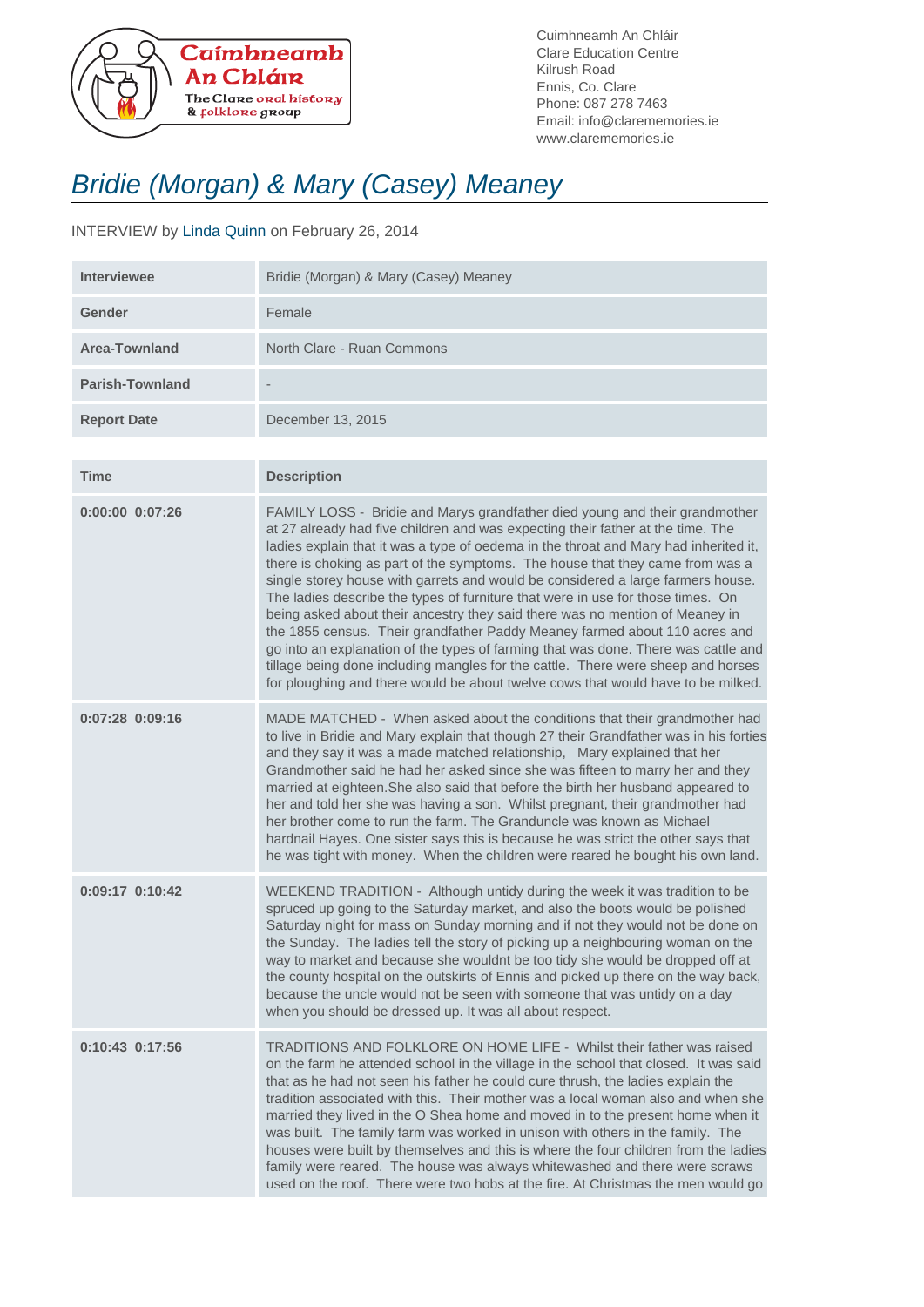|                 | to the wood and bring home ash for the fire for cooking because of the value of the<br>heat from the embers. They would bring home a Christmas candle and the ladies<br>explain how this was made. They would grind their own wheat also. Their<br>fathers older brother used to look after them when the father got sick. He was a<br>brilliant hurler but he would often end up in hospital after a game after playing well.<br>Hurling was big around the area.                                                                                                                                                                                                                                                                                                                                                                                                                                                                                                                                                                                                                                                                                                                                                                                                                                                                                                                                                                                                                                                                                                                                                                                                                                                                                                                                                                                                                                                                                                                                                                                                                                                                                    |
|-----------------|-------------------------------------------------------------------------------------------------------------------------------------------------------------------------------------------------------------------------------------------------------------------------------------------------------------------------------------------------------------------------------------------------------------------------------------------------------------------------------------------------------------------------------------------------------------------------------------------------------------------------------------------------------------------------------------------------------------------------------------------------------------------------------------------------------------------------------------------------------------------------------------------------------------------------------------------------------------------------------------------------------------------------------------------------------------------------------------------------------------------------------------------------------------------------------------------------------------------------------------------------------------------------------------------------------------------------------------------------------------------------------------------------------------------------------------------------------------------------------------------------------------------------------------------------------------------------------------------------------------------------------------------------------------------------------------------------------------------------------------------------------------------------------------------------------------------------------------------------------------------------------------------------------------------------------------------------------------------------------------------------------------------------------------------------------------------------------------------------------------------------------------------------------|
| 0:17:57 0:22:20 | COOKING - Ann-Marie said that granny Meany used to train as a cook in Ballyalla<br>at a school where there would also be embroidery lessons. She was a beautiful<br>cook and used to make cakes etc. for household gambles for the neighbours to<br>eat (a tradition still ongoing) and it was done without electricity. The ladies<br>mention a dish called Corragima made from seaweed and explain how this was<br>made. It would be consumed at tea; The ladies also speak of how their granny<br>would roast meat and how game was cooked. It was also told how the game was<br>trapped using ferrets and would be prepared and excess would be sold. If the<br>ferrets tore the animal the girls would sow it up to make it more presentable for<br>sale.                                                                                                                                                                                                                                                                                                                                                                                                                                                                                                                                                                                                                                                                                                                                                                                                                                                                                                                                                                                                                                                                                                                                                                                                                                                                                                                                                                                        |
| 0:22:21 0:30:55 | CHILDHOOD MEMORIES-WORKING WITH ASSES AND HORSES - The order<br>of siblings in the family was Christy, Josie, Patsy, Mary, Bridie and Anthony. The<br>earliest memories were of all of them going down the field and bring in the asses<br>and the chaos when they were doing jumps. Or if Hard Nail came they would<br>have to clean out after the horses from the age of seven. They speak of the<br>variety of animals and fowl that they would be rearing for sale and the care that<br>went into them. To feed the pigs they would have to boil two big pots of spuds on<br>a Saturday night because it wouldnt be allowed on Sunday. The girls would have<br>to do a lot of the work as the boys would be allowed have their rest because of the<br>hurling. The travelling creamery was also catered for. The house was never<br>empty with people always calling and no one would be turned away. Veg would<br>also be grown and the ladies give a lot of information on what was grown and how<br>it was used.                                                                                                                                                                                                                                                                                                                                                                                                                                                                                                                                                                                                                                                                                                                                                                                                                                                                                                                                                                                                                                                                                                                               |
| 0:30:56 0:43:30 | SCHOOLDAYS - Bridie and Mary speak of their time at school in Ruan national<br>School and how hard they had it with their teacher a Mr. John Leyden. And it was<br>obvious that he was a hard taskmaster. Mrs Halloran was lovely and they her until<br>third class and they had to bring a log of wood to school every day and if it wasnt<br>brought there would be three hard slaps as punishment. The teacher would heat<br>bottles of cocoa or milk beside the fire for them. There would be no shoes during<br>the summer and they would cross the fields at summer. The ladies tell a funny<br>story about a pupil and a block of wood. On asked if the fire kept the place warm<br>the ladies said they never took any notice of it. Mr Leyden in their minds was a<br>savage and administered a lot of physical abuse to the pupils, (and told no one)<br>the ladies still have no good word for him and have no happy memories of school.<br>They said that for the confirmation, four schools would get together and there<br>would be a series of questions to be answered. Mr Leydens class was always<br>called forward first by Bishop Fogarty as they were always supposed to be the<br>best but they used to get beaten in advance and he used to tell them that they<br>werent going to be the first class to disgrace him. Everyone got slapped, no<br>matter if they were good or not. Neither Bridie nor Mary can recall the communion<br>but they tell a funny story about the communion dress they wore. Fr Corry was the<br>parish priest at one stage and the ladies tell a funny story of the Ruan sports day<br>involving herself and Fr. Corry. There were subjects at school and there was a lot<br>of teaching through Irish, there would be lessons in Latin including the songs in the<br>choir. The ladies speak about their school friends and the boys playing hurling and<br>that they were very young when they would have started. The ladies mentioned<br>Jimmy Smith debuting for Clare. (The ladies mention in the interview that he<br>played railway cup at 14 but in actual fact he was 17 on his debut). |
| 0:43:31 0:48:00 | CAREER - After primary school Mary went on to secondary school in The Tech<br>(now Ennis Community School) but Bridie went hairdressing in No. 3 Abbey Street<br>in Ennis in the building where Tommy ODonnell now has his sports shop. They<br>used to cycle to Ennis and Bridie went to the Tech for a year for school in Ennis. It<br>would take forty five min to get there. In those times their parents had to purchase<br>an apprenticeship and Bridie began to learn her trade with Helen Collins from<br>Corofin. The Employers approached to school for an apprentice and the man<br>running the school a Mr Sexton went to Bridie and then her parents.                                                                                                                                                                                                                                                                                                                                                                                                                                                                                                                                                                                                                                                                                                                                                                                                                                                                                                                                                                                                                                                                                                                                                                                                                                                                                                                                                                                                                                                                                    |
| 0:48:01 0:51:36 | LIFESTYLE DURING WWII - The ladies speak at length of the rationing that went                                                                                                                                                                                                                                                                                                                                                                                                                                                                                                                                                                                                                                                                                                                                                                                                                                                                                                                                                                                                                                                                                                                                                                                                                                                                                                                                                                                                                                                                                                                                                                                                                                                                                                                                                                                                                                                                                                                                                                                                                                                                         |